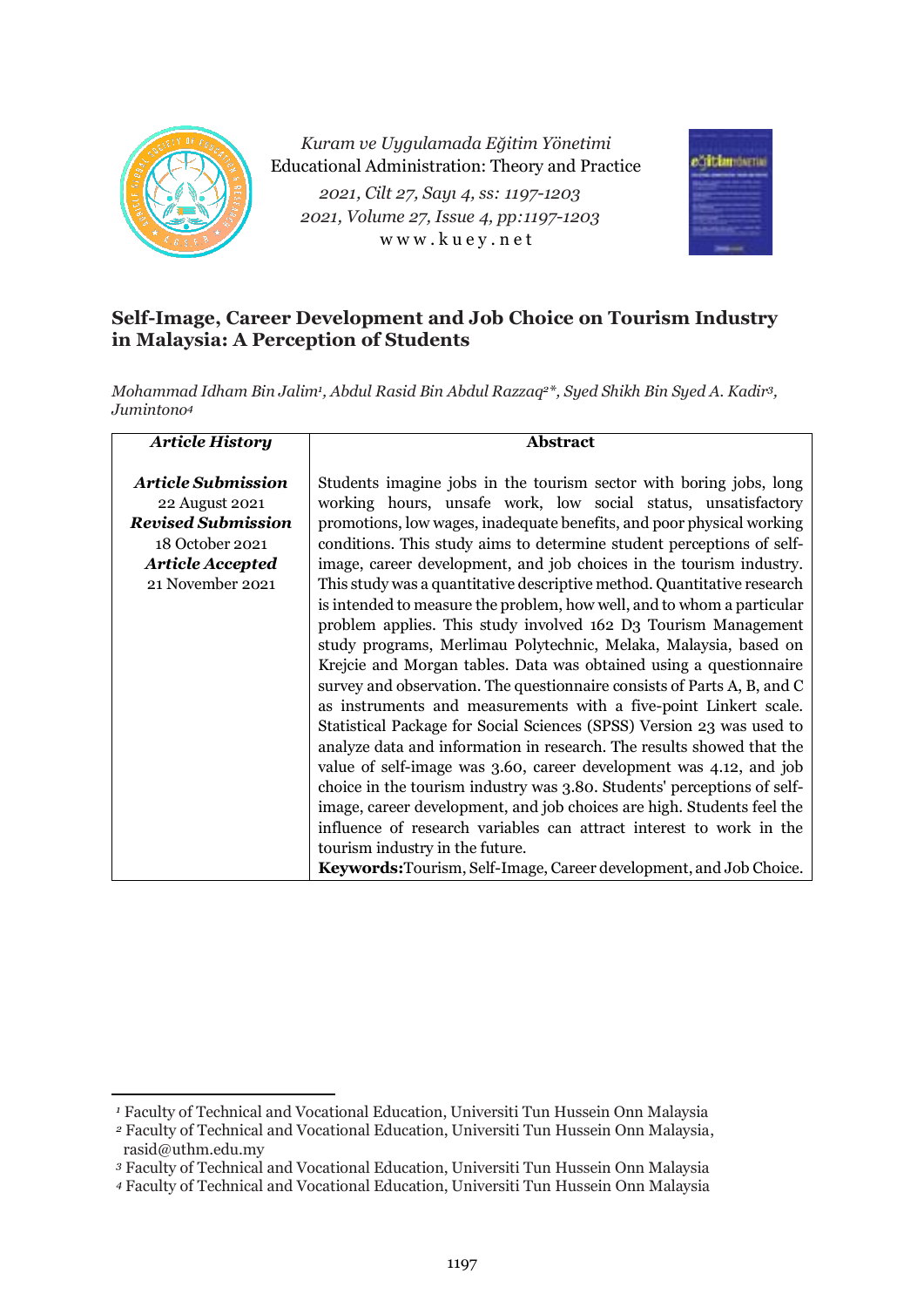## **1. Introduction**

Tourism is one of the industries in the global economy that contributes to international trade services. The tourism industry is experiencing rapid growth (Zha et al., 2021). The development of the tourism sector encourages economic growth from various sectors (Occultisan & Setyanto, 2020). From a financial perspective, an increase in tourist visits can significantly impact the economy in the tourist area (Seguí-Amortegui et al., 2019). in tourist areas managed by the surrounding community affect strategic orientation and innovating in tourism development (Xinhua, 2019), interacting in all regions of tourists, facilities, and local communities (Chi et al., 2020). They shape the tourism environment, share common interests, and are committed to influencing areas of practice or policy.

The demand for labour in the tourism sector affects the increasing need for tourism education. Tourism education is needed to prepare an adequate workforce to work in the tourism industry (Wang et al., 2019). Higher education in tourism as the main platform in building human resources according to industry needs. Tourism higher education aims to provide graduates with the specific skills and attributes required in operating the tourism workplace (Ka et al., 2020). In addition, tourism education needs to improve the employability of tourism graduates. Graduates currently employed by employers must possess both technical skills and employability skills (Meriç & Erdem, 2020).

Based on Number and Percentage of Malaysian Graduates by Employment Status by HEI Category, 2018. The Polytechnic produced 25,643 graduates. However, the researchers point out that professional improvement in the accommodation and travel industries is not encouraging enough. Students will generally choose a different business after graduation because they accept that pay rates at other companies are more severe than in the travel industry (Bilan et al., 2019; Komariah et al., 2020). In addition, some students in the tourism industry course have a terrible perception of self-image, career development, and job choices in tourism (Zhuang et al., 2019).

Self-image is important in building attitudes because work inclusion is controlled by understanding the meaning of work, which strongly relates to mental self-portraits and self-ideas. Self-image is an individual's way of seeing the impression of character qualities and attributes (Grilli et al., 2021; Kirby et al., 2019). For example, the mental self-image of travel industry HR consists of their ability to help individuals, meet new individuals, social skills, perseverance, disposition, inventiveness, approval, courtesy, relational skills, individual hygiene, an otherworldly life (Koçak, 2021). The determining factors that influence professional decisions are gender, financial status, character, self-sufficiency, workability, professional premiums, and monetary guarantees (Cai et al., 2021; Eshun & Tichaawa, 2019).

The need for trained and qualified staff in the tourism industry will enhance the image, career development, and employment options. The description of the work of the tourism industry must be applied to students so that bad perceptions about tourism can be eliminated (Dolezal & Novelli, 2020; Isik & Sezgin, 2020). The problem of student perceptions of the tourism sector can affect education in the tourism sector (Elfiondri et al., 2021; Purnomo et al., 2020). Based on the existing problems, this study aims to determine student perceptions of self-image, career development, and job choices for the tourism industry after graduating from school.

# **2. Research Method**

This study was a quantitative descriptive method. Quantitative research is intended to measure the problem, how well, and to whom a particular problem applies. This study involved 162 D3 Tourism Management study programs, Merlimau Polytechnic, Melaka, Malaysia, based on Krejcie and Morgan tables. Data was obtained using a questionnaire survey and observation. The questionnaire consists of 30 items that have been adjusted and adjusted to measure self-image, career development, and job choices on student perceptions. Questionnaires were distributed using google forms directed to students to fill out complete answers. The questionnaire consists of Parts A, B, and C as instruments and measurements with a five-point Linkert scale. Statistical Package for Social Sciences (SPSS) Version 23 was used to analyse data and information in research.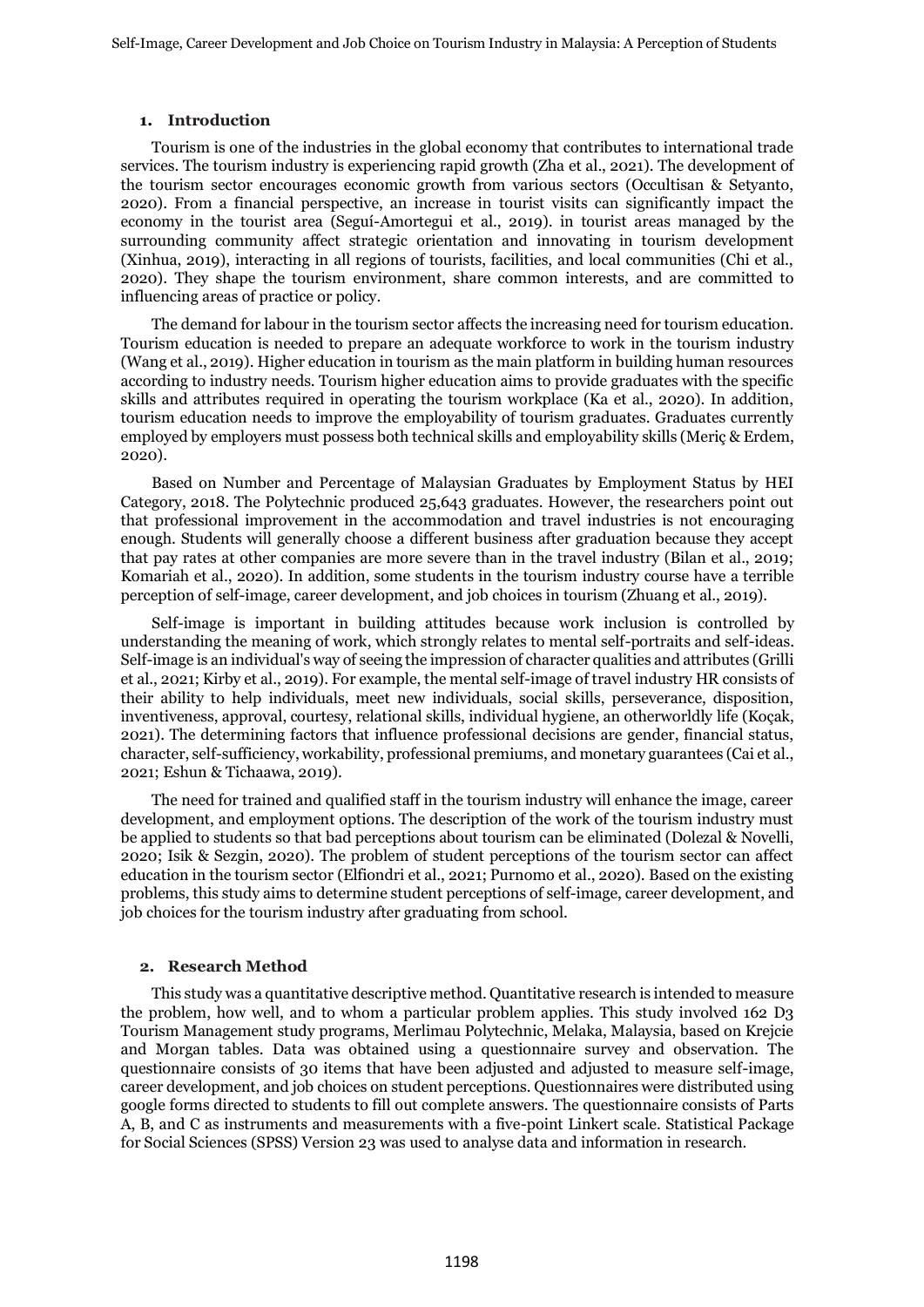## **3. Result And Discussion**

# **Student perceptions of self-image working in the tourism industry**

The results of measurements of self-image indicators for work in the tourism industry in the study can be seen in table 1.

| No.            | $\frac{1}{2}$<br><b>Variable</b> | <b>Value</b> | <b>SD</b> |
|----------------|----------------------------------|--------------|-----------|
| $\mathbf{1}$   | High discipline attitude         | 4.46         | 0.591     |
| $\overline{2}$ | Need high communication skills   | 4.51         | 0.549     |
| 3              | Willingness to help people       | 4.31         | 0.664     |
| 4              | Creativity                       | 3.72         | 0.936     |
| 5              | Minds were stressful             | 3.39         | 0.921     |
| 6              | Family-life sacrificing          | 3.52         | 1.121     |
| 7              | Long working hours               | 3.22         | 1.226     |
| 8              | Exhausting and unstable work     | 2.84         | 1.033     |
| 9              | Low social status                | 2.65         | 0.968     |
| 10             | Poor physical working conditions | 3.36         | 1.230     |
|                | Average                          | 3.60         |           |

Table 1. Self-Image in Tourism Industry

Table 1 shows the average value obtained by students regarding self-image in working in the tourism sector of 3.60, which means good. The self-image felt by students requires good communication skills for the services provided (Irwanto et al., 2018). Service is the most important part of the tourism industry because it is related to lodging, travel, visit administration, local expert administration, and other associated administrations (Sharif et al., 2020). Good communication skills in the tourism industry can positively impact customers and become an added value for hotels and parties related to tourism (Eckert & Pechlaner, 2019; Kichurchak, 2020). Effective communication is very important in the work environment and increases the company's value (Demirdağ, 2021; Ying et al., 2021). Good communication skills can enhance the visitor experience by accepting criticism and conveying a clear message (Sumarni et al., 2020). Communicating in a significant sense is not a specific skill, but when we listen, we understand what the other person is saying and respond significantly (Wahyuningtyas et al., 2019).

## **Students' Perceptions of Career Development and Job Choices in The Tourism Industry**

The results of the measurement of Student Perceptions about Career Development and Job Choices in the Tourism Industry in the research can be seen in table 2.

| <b>No</b>      | Variable                                                                    | Value | <b>SD</b> |
|----------------|-----------------------------------------------------------------------------|-------|-----------|
|                | Preferences of the work environment of tourism and<br>hospitality industry  | 4.33  | 0.610     |
| $\overline{2}$ | There are many jobs variation in tourism and hospitality<br>business skills | 4.25  | 0.643     |

Table 2. Students' Perceptions of Career Development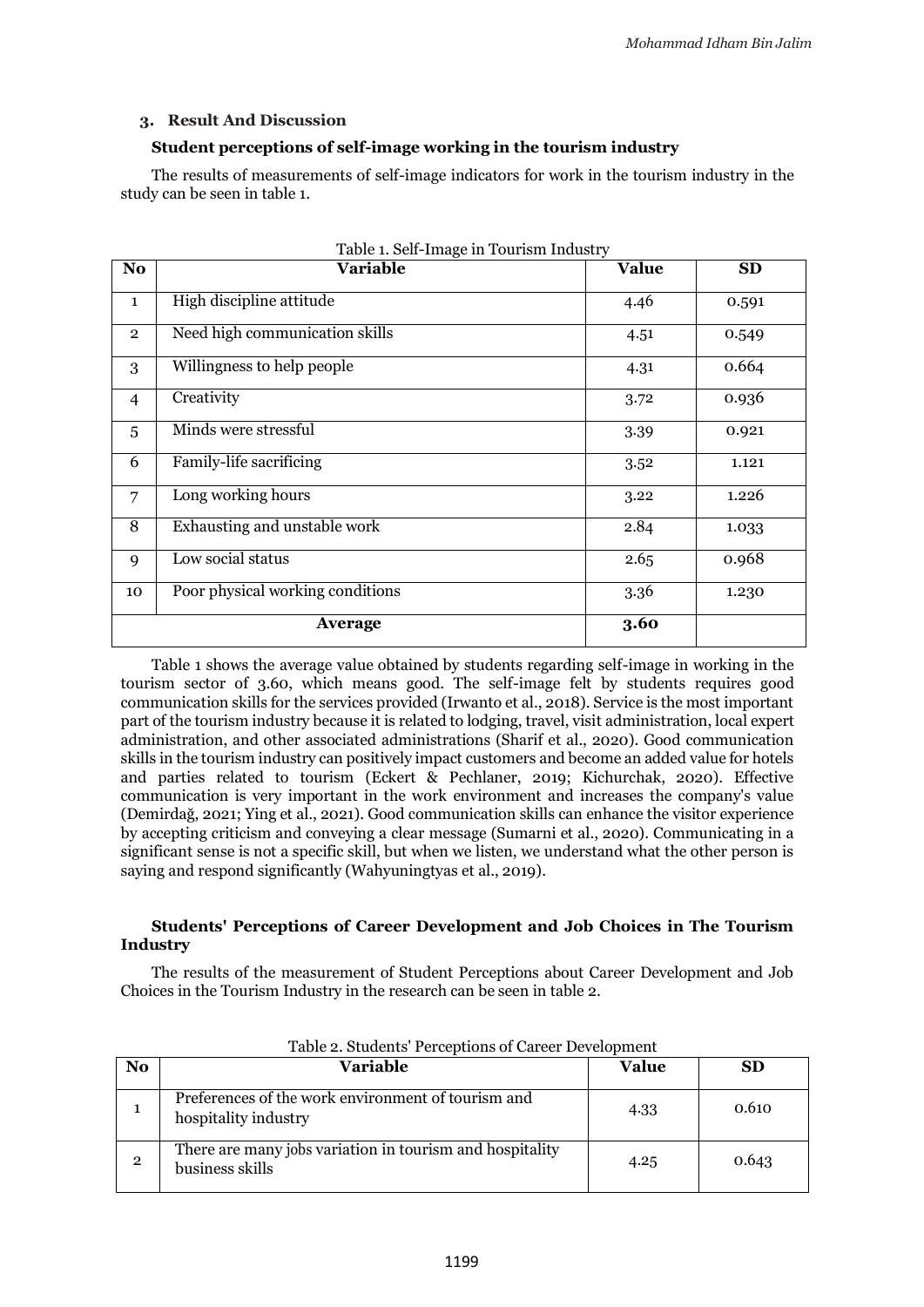| 3              | The tourism and hospitality industry offers a high salary                                 | 4.06 | 0.910 |
|----------------|-------------------------------------------------------------------------------------------|------|-------|
| $\overline{4}$ | My family support my choice in pursuing a tourism and<br>hospitality career               | 4.02 | 1.003 |
| 5              | Tourism and hospitality attractiveness                                                    | 4.28 | 0.723 |
| 6              | Good opportunities for career advancement                                                 | 4.25 | 0.723 |
| 7              | My surrounding community perceive that working in<br>tourism                              | 3.93 | 0.882 |
| 8              | A career in the tourism and hospitality business can secure<br>my future                  | 3.96 | 0.877 |
| 9              | I will work within the tourism industry after the<br>graduation                           | 4.23 | 0.735 |
| 10             | Studying tourism at the university level is a correct<br>investment in career development | 3.84 | 1.045 |
|                | Average                                                                                   | 4.12 |       |

Table 2 shows the perception of career development with a score of 4.12 in the very high category. The work environment is the most important part of career development (Lawn et al., 2017). Students will undertake career development in the tourism and hospitality industry based on job preferences and the tourism and hospitality industry environment (Ahmad et al., 2019). Jobs in the tourism sector will not be boring and will have good opportunities for career advancement and Attraction of Tourism and Hospitality (Salem, 2021).

# **Job Choices in The Tourism Industry**

The measurement of Job Choices in The Tourism Industry in the study can be seen in table 3.

| N <sub>o</sub> | <b>Variable</b>                                          | <b>Value</b> | <b>SD</b> |
|----------------|----------------------------------------------------------|--------------|-----------|
| $\mathbf{1}$   | I want to work at the hotel                              | 4.26         | 1.101     |
| $\overline{2}$ | I want to work at the restaurant                         | 3.27         | 1.020     |
| 3              | I want to work at tour operator/travel agency            | 3.75         | 0.953     |
| $\overline{4}$ | I want to work at the recreation park                    | 3.94         | 1.079     |
| 5              | I want to work at the government tourism office          | 4.17         | 0.774     |
| 6              | I want to work at the tourism and hospitality consultant | 4.07         | 0.812     |
| 7              | I want to work at the airport sector                     | 4.01         | 0.946     |
| 8              | I want to be a tourism and hospitality lecturer          | 3.62         | 1.206     |
| 9              | I want to be a tourism hospitality researcher            | 3.77         | 1.326     |
| 10             | I want to work at the theme park                         | 3.12         | 1.155     |
|                | Average                                                  | 3.80         |           |

Table 3. Job Choices in The Tourism Industry

Table 3 shows the choice of employment in the tourism industry has a score of 3.80 which means high. Students think that tourism is still an option after graduating from college. However, students need to learn about their chosen profession before graduating (Brundiers & Wiek, 2017).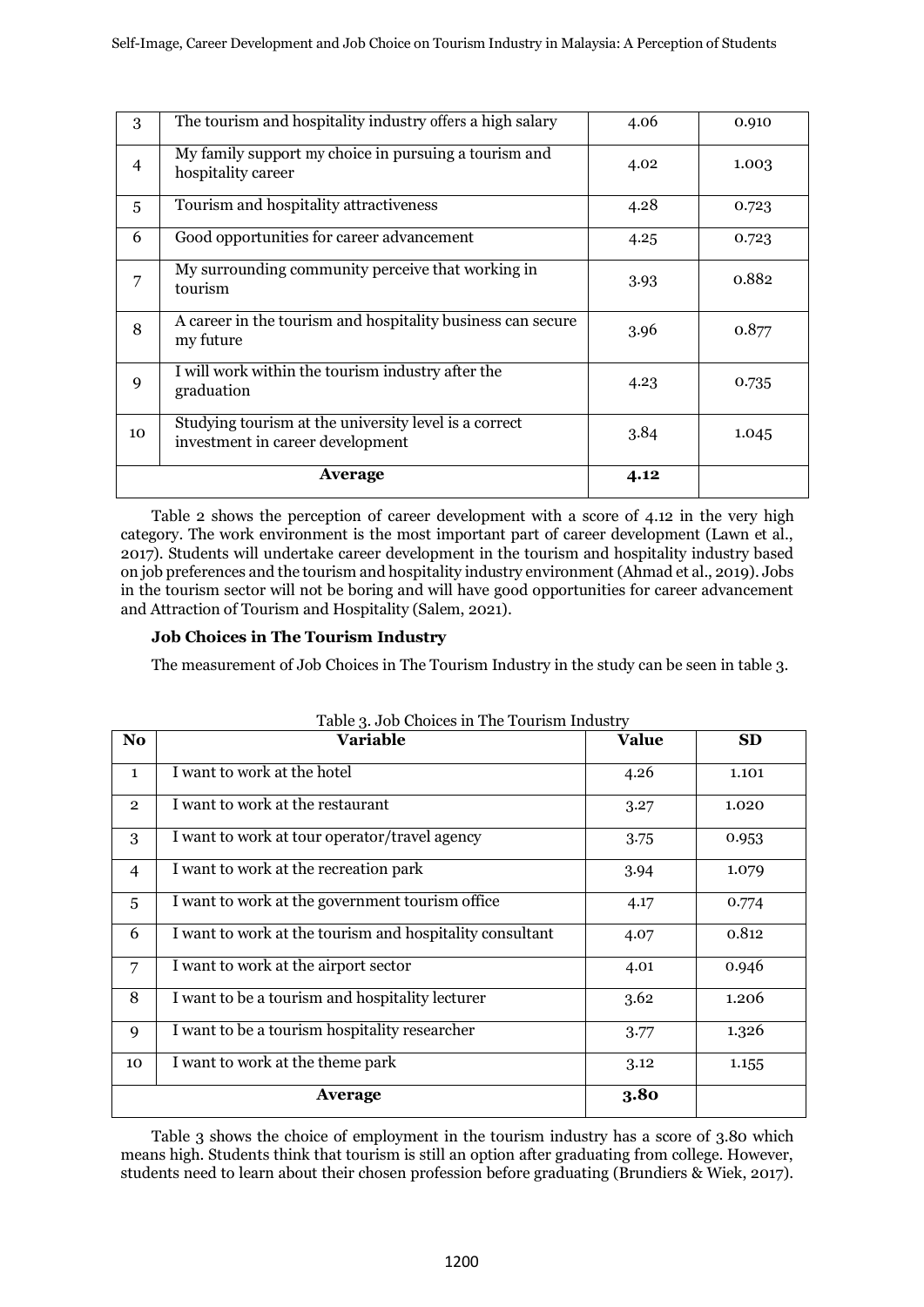Professional knowledge is required to reduce negative assumptions in the work they choose (Gladman et al., 2021; Kuo et al., 2019). Students' dominant choice is to work in hotels because students feel the knowledge gained at school about hotels is good (Hengxuan et al., 2021). The following students choose to work in the tourism office, tourism consultants and hotels, airport sector, recreation parks, travel agents, lecturers, and amusement parks and restaurants (Jumintono et al., 2018).

# **4. Conclusion**

Students' perceptions of self-image, career development, and job choices are high. Students feel the influence of research variables can attract interest to work in the tourism industry in the future. Students have a better understanding of the image of tourism, about careers and job options in the tourism industry. Students have a good picture of the travel industry professionals, but they also realize they do not have the same vision or insight. In addition, students still need more information about the image, career, and job options in the tourism sector, and lecturers must provide more examples to students related to this service industry.

This study only highlights the social expectations of student employment decisions, so further research should be directed towards understanding the obligations of students to work in the travel industry. In addition, continuous and continuous research should be carried out by analysis to understand the problem better and contribute to other researchers who wish to research students' perceptions of self-image, career development, and job choices in the tourism industry.

#### **Acknowledgement**

This research has been carried out under Internal Grant Scheme Vot No. U940 provided by Universiti Tun Hussein Onn Malaysia.

#### **References**

Ahmad, N. M. N., Razzaq, A. R. A., & Maryati, M. (2019). Potential of community capacity building for ecotourism purposes in Tg.Piai, Johore. IOP Conference Series: Earth and Environmental Science, 269(1). https://doi.org/10.1088/1755-1315/269/1/012007

Bilan, Y., Vasilyeva, T., Kryklii, O., & Shilimbetova, G. (2019). The creative industry as a factor in the development of the economy: Dissemination of european experience in the countries with economies in transition. Creativity Studies, 12(1), 75–101. https://doi.org/10.3846/cs.2019.7453

Brundiers, K., & Wiek, A. (2017). Beyond interpersonal competence: Teaching and learning professional skills in sustainability. Education Sciences, 7(1), 1–18. https://doi.org/10.3390/educsci7010039

Cai, G., Hong, Y., Xu, L., Gao, W., Wang, K., & Chi, X. (2021). An Evaluation of Green Ryokans through a Tourism Accommodation Survey and Customer-Satisfaction-Related CASBEE – IPA after COVID-19 Pandemic. Sustainability. https://doi.org/10.3390/su13010145

Chi, X., Lee, S. K., Ahn, Y. joo, & Kiatkawsin, K. (2020). Tourist-perceived quality and loyalty intentions towards rural tourism in China. Sustainability (Switzerland), 12(9). https://doi.org/10.3390/su12093614

Demirdağ, S. (2021). The mediating role of life satisfaction in the relationship between time management and communication skills. Educational Administration: Theory and Practice, 27(1), 967–984. https://doi.org/10.14527/kuey.2021.002

Dolezal, C., & Novelli, M. (2020). Power in community-based tourism: empowerment and partnership in Bali. Journal of Sustainable Tourism, 0(0), 1–19. https://doi.org/10.1080/09669582.2020.1838527

Eckert, C., & Pechlaner, H. (2019). Alternative product development as strategy towards sustainability in tourism: The case of Lanzarote. Sustainability (Switzerland), 11(13). https://doi.org/10.3390/su11133588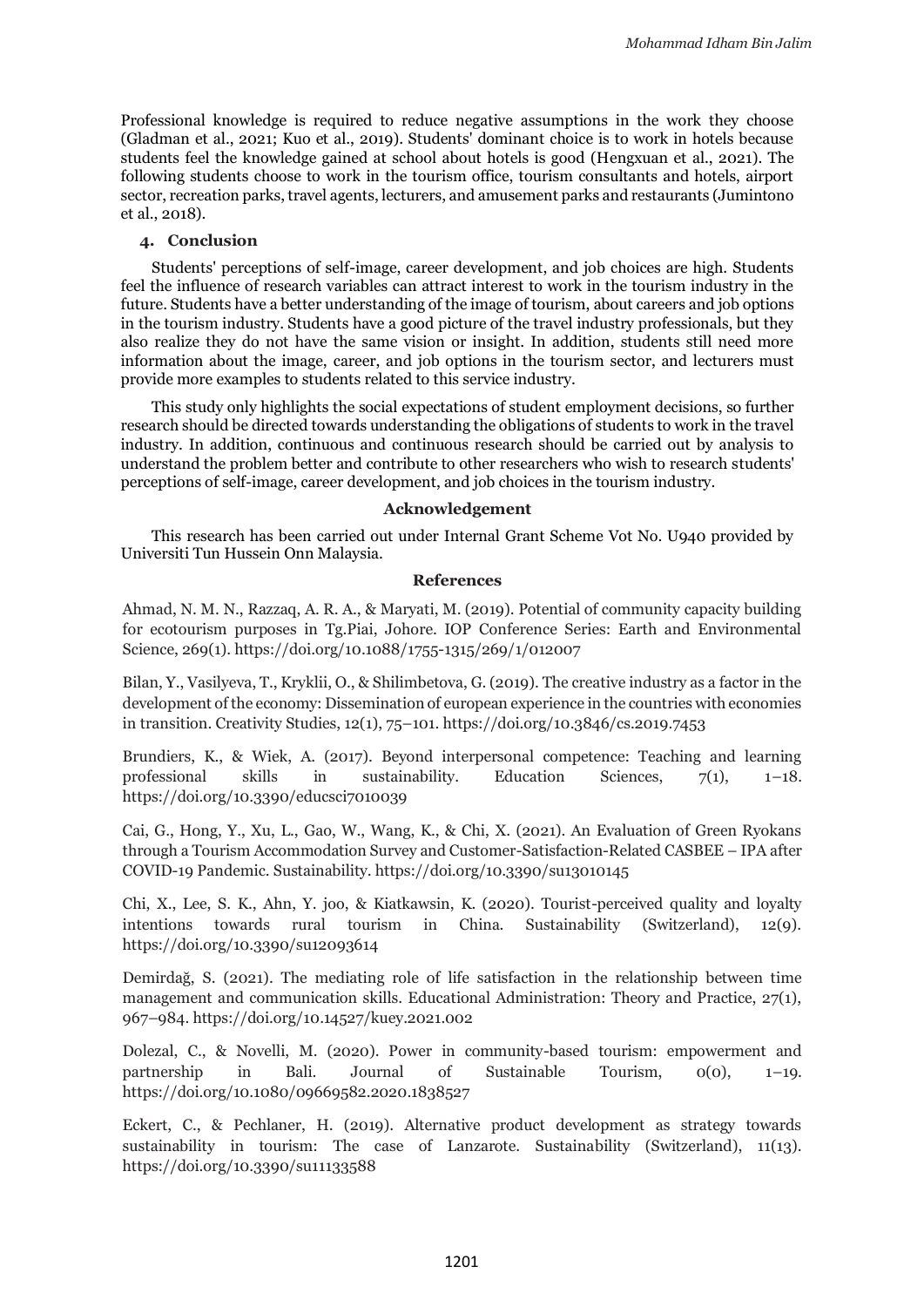Elfiondri, Zaitul, & Rina, N. (2021). Tradition, Cultural Contact and English for Tourism: The Case of Mentawai, Indonesia. Heliyon, e07322. https://doi.org/10.1016/j.heliyon.2021.e07322

Eshun, G., & Tichaawa, T. M. (2019). Reconsidering participation for local community well-being in ecotourism in Ghana. Geojournal of Tourism and Geosites, 27(4), 1184–1200. https://doi.org/10.30892/gtg.27406-425

Gladman, T., Tylee, G., Gallagher, S., Mair, J., & Grainger, R. (2021). Measuring the quality of clinical skills mobile apps for student learning: Systematic search, analysis, and comparison of two measurement scales. JMIR MHealth and UHealth, 9(4), 1–12. https://doi.org/10.2196/25377

Grilli, G., Tyllianakis, E., Luisetti, T., Ferrini, S., & Turner, R. K. (2021). Prospective tourist preferences for sustainable tourism development in Small Island Developing States. Tourism Management, 82(June 2020), 104178. https://doi.org/10.1016/j.tourman.2020.104178

Hengxuan, O., Saldamli, A., & Gursoy, D. (2021). Impact of the COVID-19 pandemic on management-level hotel employees ' work behaviors : Moderating effects of working-from-home. International Journal of Hospitality Management, 98(July), 103020. https://doi.org/10.1016/j.ijhm.2021.103020

Irwanto, Saputro, A. D., Rohaeti, E., & Prodjosantoso, A. K. (2018). Promoting critical thinking and Problem Solving Skills of Preservice Elementary Teachers through Process-Oriented Guided-Inquiry Learning (POGIL). International Journal of Instruction, 11(4), 777–794. https://doi.org/10.12973/iji.2018.11449a

Isik, K., & Sezgin, F. (2020). Opinions of Educational Administration Academicians on the Future of the Teacher Training System in Turkey. Educational Administration: Theory & Practice, 26(4), 865– 904. https://doi.org/10.14527/kuey.2020.019.English

Jumintono, Suyatno, Zuhaery, M., Said, H., & Azman, M. N. A. (2018). Vocational education principal of leadership: A case study in East Nusa Tenggara. Journal of Social Sciences Research, 2018(Special Issue 6), 825–831. https://doi.org/10.32861/jssr.spi6.825.831

Ka, I., Lai, W., Weng, J., & Wong, C. (2020). Comparing crisis management practices in the hotel industry between initial and pandemic stages of COVID-19. International Journal of Contemporary Hospitality Management, 32(10), 3135–3156. https://doi.org/10.1108/IJCHM-04-2020-0325

Kazak, E. (2019). The impact of drudgery jobs and procedures on quality and performance. Educational Administration: Theory and Practice, 25(4), 693-744. doi:10.14527/kuey.2019.017

Kichurchak, M. (2020). Evaluation of cultural sphere development in the European Union countries as a factor of forming social capital and creative industries: Experience for Ukraine. Economic Annals-XXI, 184(7–8), 68–78. https://doi.org/10.21003/EA.V184-07

Kirby, J. N., Grzazek, O., & Gilbert, P. (2019). The role of compassionate and self-image goals in predicting psychological controlling and facilitative parenting styles. Frontiers in Psychology, 10(JUN), 1–14. https://doi.org/10.3389/fpsyg.2019.01041

Koçak, S. (2021). Does social justice leadership in education improve the school belonging and resilience of students? Educational Administration: Theory and Practice, 27(1), 1061–1084. https://doi.org/10.14527/kuey.2021.005

Komariah, K., Razzaq, A. R. B. A., Nugraheni, M., Lastariwati, B., & Mahfud, T. (2020). The antecedent factor of tourists' intention to consume traditional food. Geojournal of Tourism and Geosites, 32(4), 1209–1215. https://doi.org/10.30892/GTG.32403-559